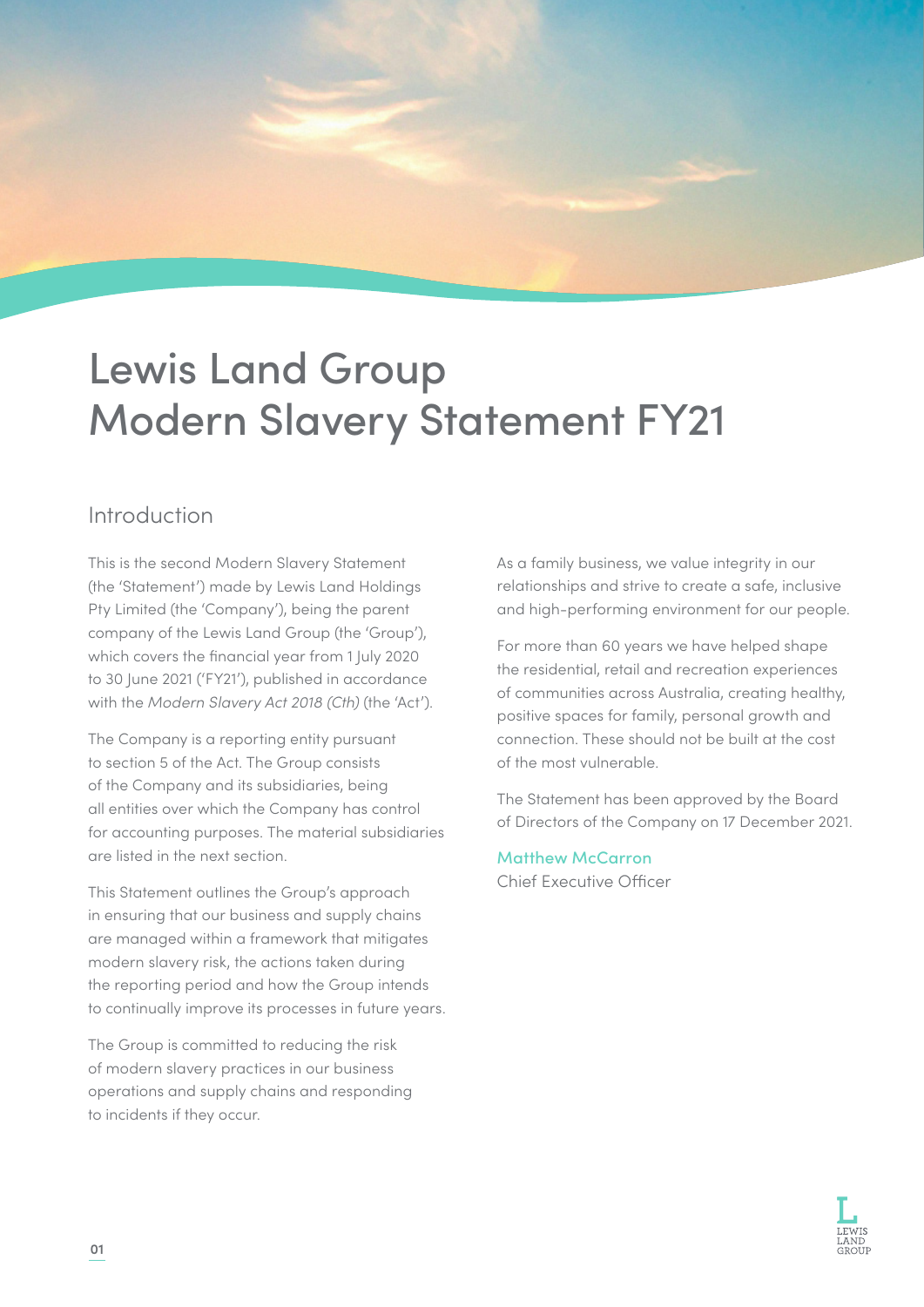## Our structure, operations and supply chains

Founded in 1957, Lewis Land Group is Australia's oldest private property developer

Our operations are structured across three operating divisions, being Retail, Development and Leisure, which are co-ordinated by our Corporate support function. Further details of the operations, relevant subsidiaries and supply chain of each operating division and the support function are included in the diagram below. For more information about our business, refer to www.lewisland.com.

In FY21, the Group directly engaged over 750 suppliers to provide goods and services for our businesses, with an annual spend of \$100 million.

Our operations are solely Australian based (New South Wales, Queensland, and South Australia) and our Tier One relationships are with domestic and local suppliers of goods and services. We recognise that within our Tier Two supply chain and beyond, goods and services will be sourced from international suppliers, which operate under different governance and legislative systems to protect labour and human rights.

We operate under a robust corporate governance framework as we recognise that effective corporate governance is critical to the broader success of the Group. The Group's assessment of modern slavery risk is managed via the same governance structure used for managing all other risks of the Group. The Group's Board oversees our corporate governance framework and has delegated authority to our Chief Executive Officer to assist in the oversight of compliance and risk, including our non-financial risk including modern slavery issues.

The Group's divisions are actively involved in driving our overall modern slavery response. This includes developing and implementing our modern slavery policies and practices across our direct workforce and supply chain. During FY21, the Group established and convened our first Modern Slavery Working Group. The Modern Slavery Working Group is responsible for overseeing the implementation of the Group's strategy and compliance with the Act. The Working Group comprises representatives from all of our four divisions.

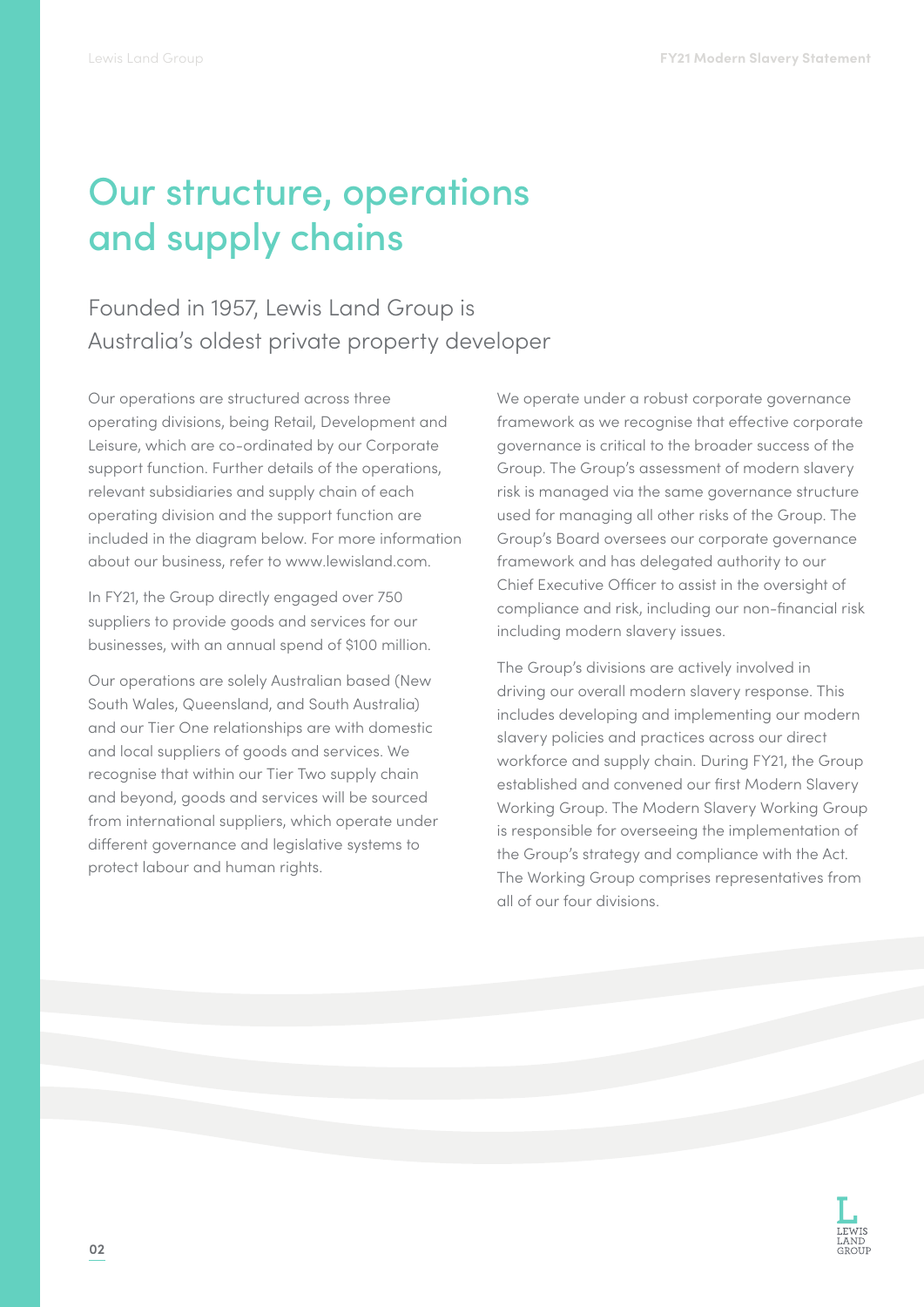## Lewis Land Group



### CAPITAL / RETAIL

#### Legal Entities

Lewis Land Group Pty Ltd (ABN 52 008 524 801) Harbour Town Centre Management Pty Ltd (ABN 21 001 302 610) Lewis Capital Holdings Pty Ltd (ABN 46 001 327 902) Harbour Town Adelaide Unit Trust (ABN 24 701 659 673) Sovereign Hills Unit Trust (ABN 69 512 725 485)

Our outdoor retail venues provide outlet and convenience shopping experiences to communities across Australia.

We own and operate three centres:

- Harbour Town Premium Outlets, Gold Coast
- Harbour Town Premium Outlets, Adelaide
- Sovereign Hills Town Centre, Port Macquarie

We employ approximately 30 team members in our Centre Management operations.

#### Supply chain

We procure ongoing cleaning and security services for all centres. Other businesses are engaged for utilities, property fit-outs, marketing, legal and other services.



### DEVELOPMENTS

#### Legal Entities

Lewis Land Group Pty Ltd (ABN 52 008 524 801) PM Land Pty Ltd (ABN 67 602 713 771) Sovereign Hills Sales Pty Ltd (ABN 42 001 110 345) Lewis Developments Trust (ABN 46 308 542 030)

Our longstanding development operations have shaped residential communities stretching along Australia's eastern coastline.

Our most recent project is Sovereign Hills, located in Port Macquarie NSW.

We have a small team of 7 members that manage these developments to ensure that people can enjoy world class public amenities and the local environment.

#### Supply chain

In community building, our team outsources design, civil engineering, building contractor and legal operations to a small pool of suppliers with whom we have had long-term relationships.

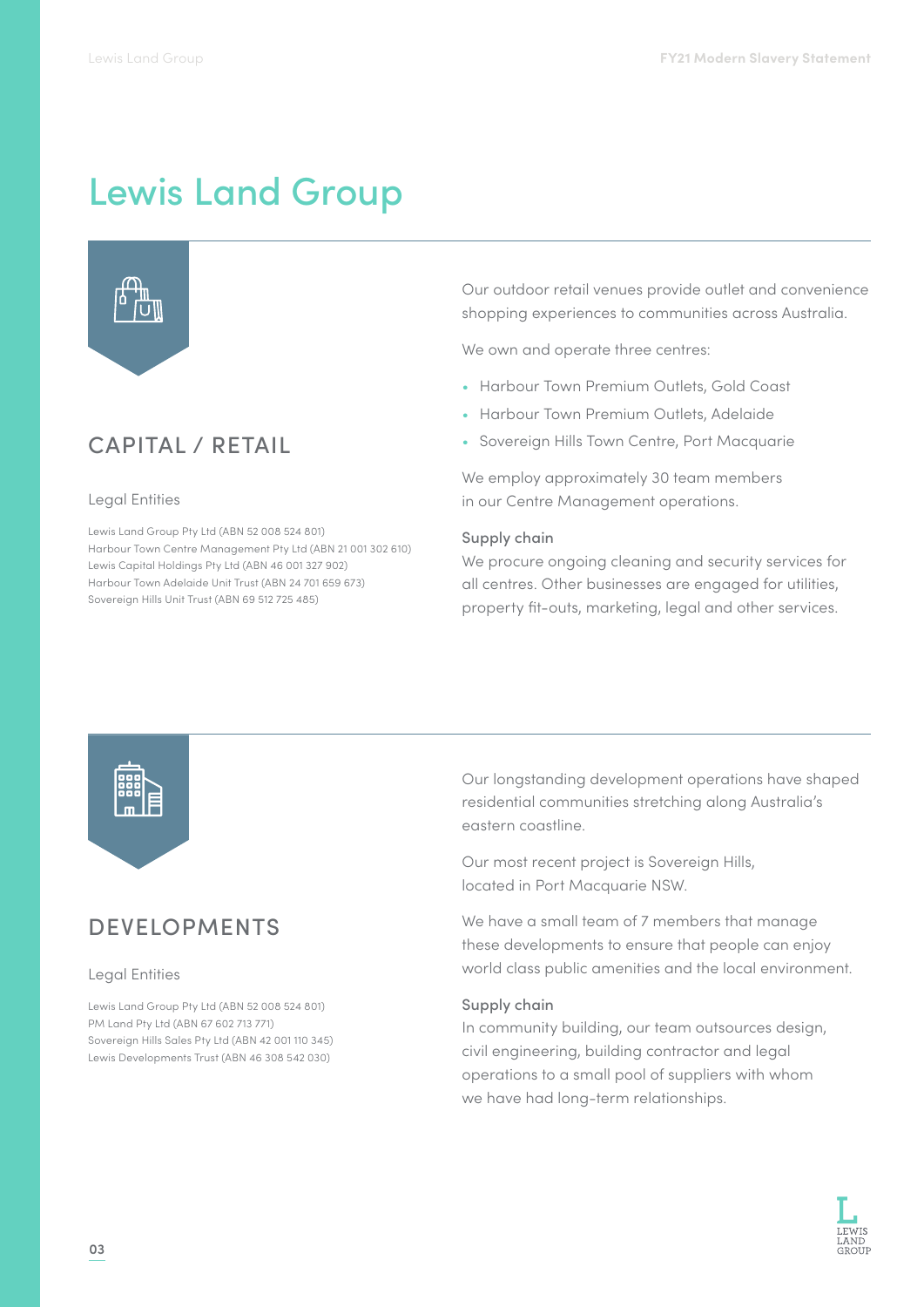# Lewis Land Group



### **LEISURE**

#### Legal Entities

Lewis Leisure Holdings Pty Ltd (ABN 52 004 928 465) Lewis Leisure Trust (ABN 56 346 166 957)

Our family friendly hotels and pubs are embedded in the heart of the community.

We own and operate four venues:

- The Fiddler, Rouse Hill, NSW
- Camden Valley Inn, Camden, NSW
- The Belvedere, Woody Point, QLD
- The Komo Hotel, Redcliffe, QLD

We employ over 500 employees across hospitality and hotel operations.

#### Supply chain

We prioritise engaging local businesses for our food and general supplies. Beverage products are sourced from large global suppliers. We procure ongoing cleaning and security services for all venues as well as laundry, linen and uniform suppliers. A Sydney firm assists us with international recruitment.



### **CORPORATE**

#### Legal Entities

Lewis Land Holdings Pty Ltd (ABN 68 008 522 496) Lewis Land Group Pty Ltd (ABN 52 008 524 801)

Our Corporate support team body oversees all of the Lewis Land Group operations and is based in Sydney.

Our core team of approximately 18 team members act as the central communication point across our business functions. Corporate employees are overseen by the Chief Executive Officer, who reports directly to the Board of Directors.

#### Supply chain

As the central business unit, Corporate tends to engage financial, professional, property, technology (hardware and software), travel and insurance service providers.

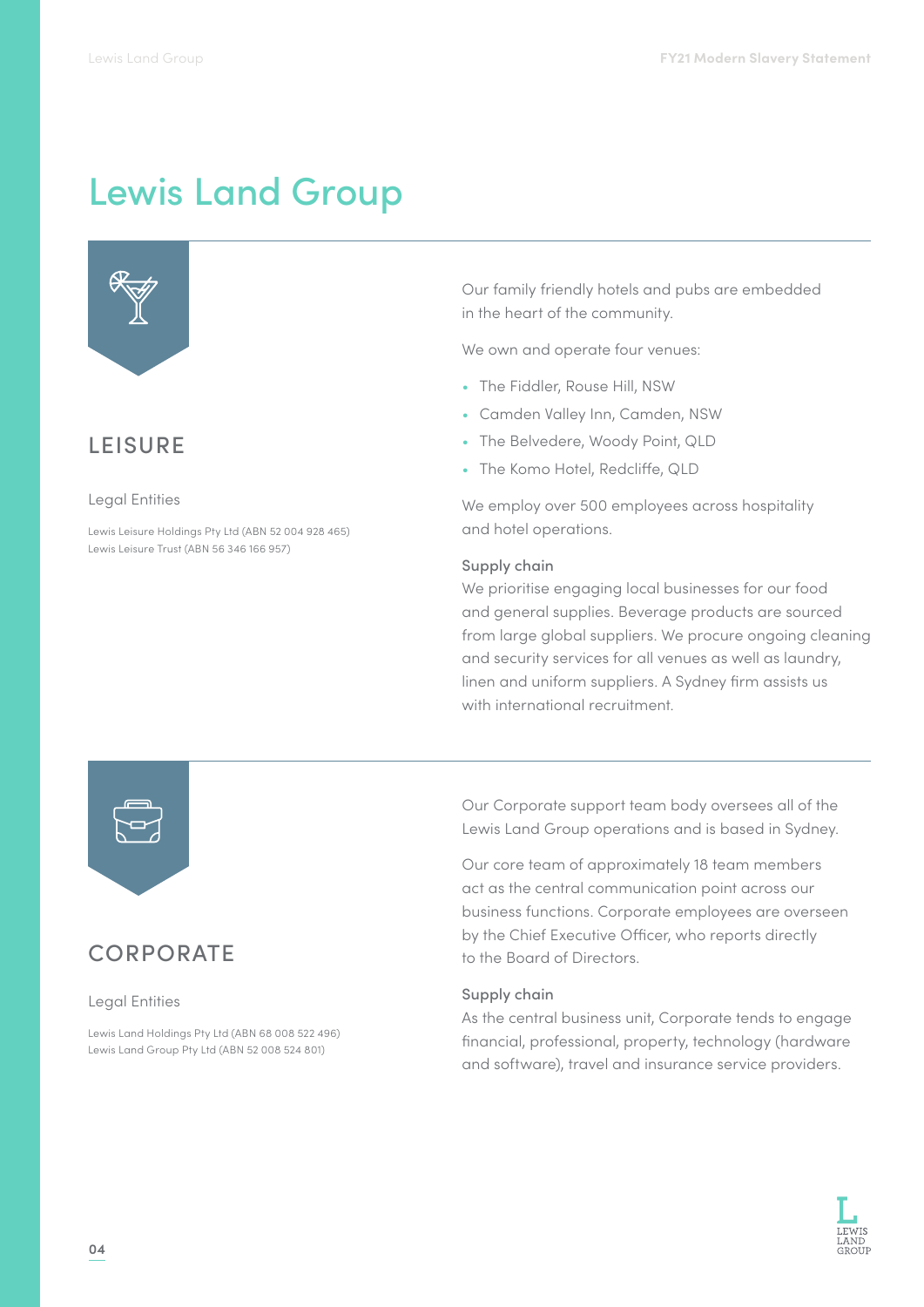# Modern slavery risks in our operations and supply chain

### RISKS IN OUR WORKFORCE

During the reporting period, we once again considered the risks of modern slavery practices within the direct workforce of our Capital division, Development division and our Corporate support function as low. Our employees are primarily working in professional services exclusively within Australia where employee-employer relations are strictly regulated by legislation and modern awards. These are smaller teams, conducting predominately office based activities, which combined with a robust reporting framework, can reduce the likelihood of exploitation.

We recognise that hospitality is identified as a higher-risk industry where labour exploitation can occur. Accordingly, we consider risks of modern slavery practices in our Leisure division to be comparably higher due to the size and demographics of the workforce. We are committed to an employment framework that protects our workforce. All venues are subject to the Group's corporate compliance framework as it relates to labour.

The Group implements a range of measures to ensure compliance with relevant employment instruments and obligations, including use of firstclass time and attendance systems (with award interpretations and an employee self-service portal enabling staff to view rosters, payslips including rates and hours worked, and updating personal details), central issuance of employment contracts, maintenance of a detailed suite of employment policies, periodic engagement with consultants to verify compliance and reporting, whistleblower and grievance policies and procedures, and central oversight of venue management.

### RISKS IN OUR SUPPLY CHAIN

We continue to consider the risks of modern slavery practices to be higher in our supply chain than our direct workforce. We also understand that identifying modern slavery risks in a supply chain is complex and needs to extend beyond Tier One suppliers.

In FY21, we reconfirmed areas of modern slavery risks identified during the first reporting period (FY20).

The following areas in our operations and supply chains remain particularly at risk of modern slavery practices:

- Cleaning, housekeeping and security services
- Laundry, linen providers and uniform suppliers
- Distribution of food and other consumable goods
- Utilities, including electricity, water supply, waste and sanitary disposal
- Building contractors and materials suppliers
- IT hardware and software

Potential risks associated with the above industry categories include the types of workers (low skilled, temporary, casual, part-time and overseas student workers), child labour or forced labour at the originating location, compliance with local labour laws, non-ethical sourcing of materials and products and overseas manufacturing in low-cost countries.

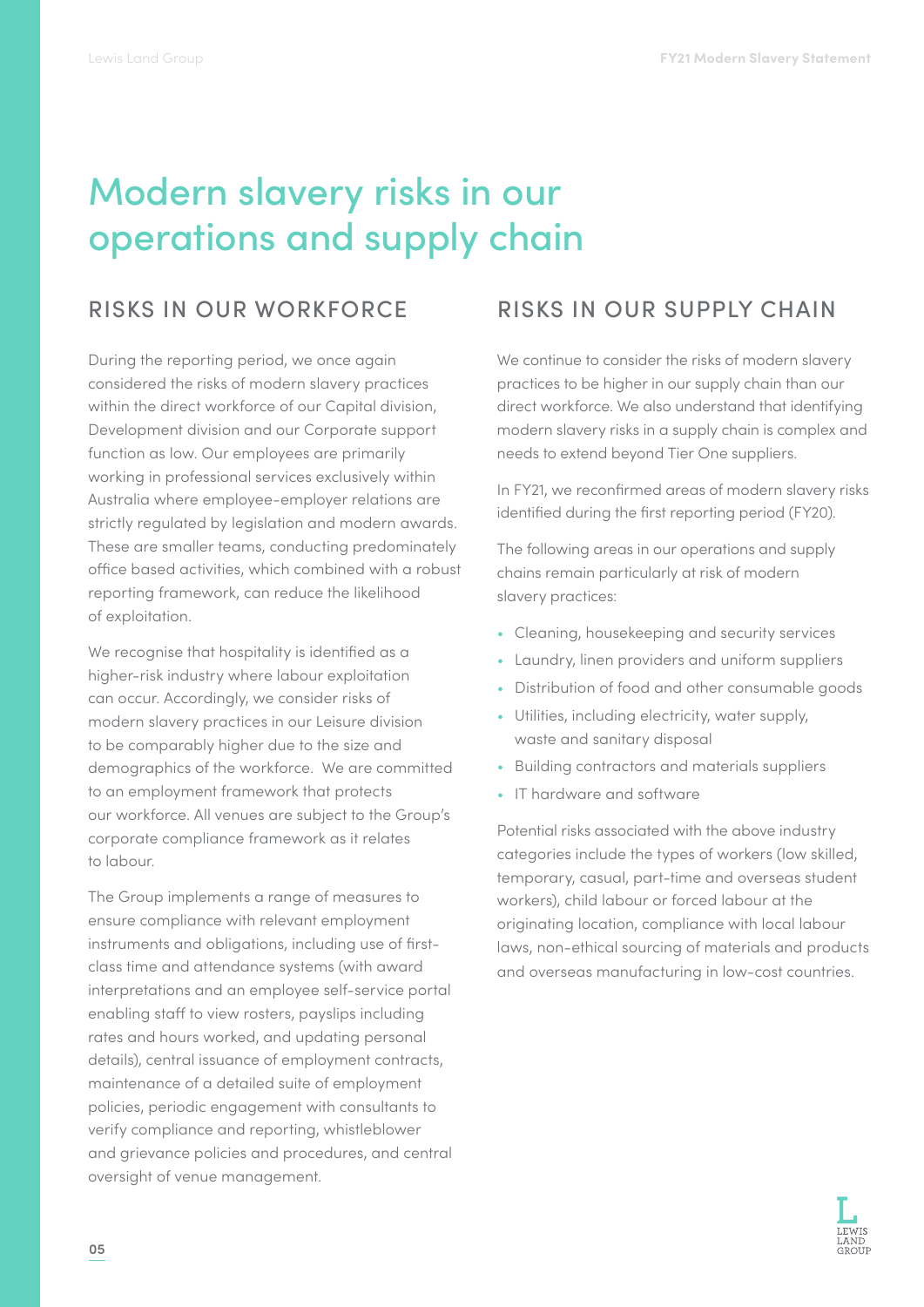### RISKS AND THE COVID-19 PANDEMIC

COVID-19 has had a substantial impact on the retail and leisure sector across the nation.

In response, we temporarily closed our leisure venues and adapted all of our business operations. Our assets have responded to government regulations surrounding capacity limits and updated health hygiene standards to ensure the safety of customers and employees.

For a property owner, the pandemic increased the need for essential services like cleaning and security in some areas, whilst decreasing demand in others. We maintained ongoing engagement with our suppliers during the pandemic in order to minimise risks and impacts on their businesses.

In our Retail division, we worked with tenants to ensure that they were able to endure lockdown periods and reopen in a strong position (where possible) once restrictions had eased. We decided that facing a short-term financial impact in order to help our tenants in the long run was the best course of action.

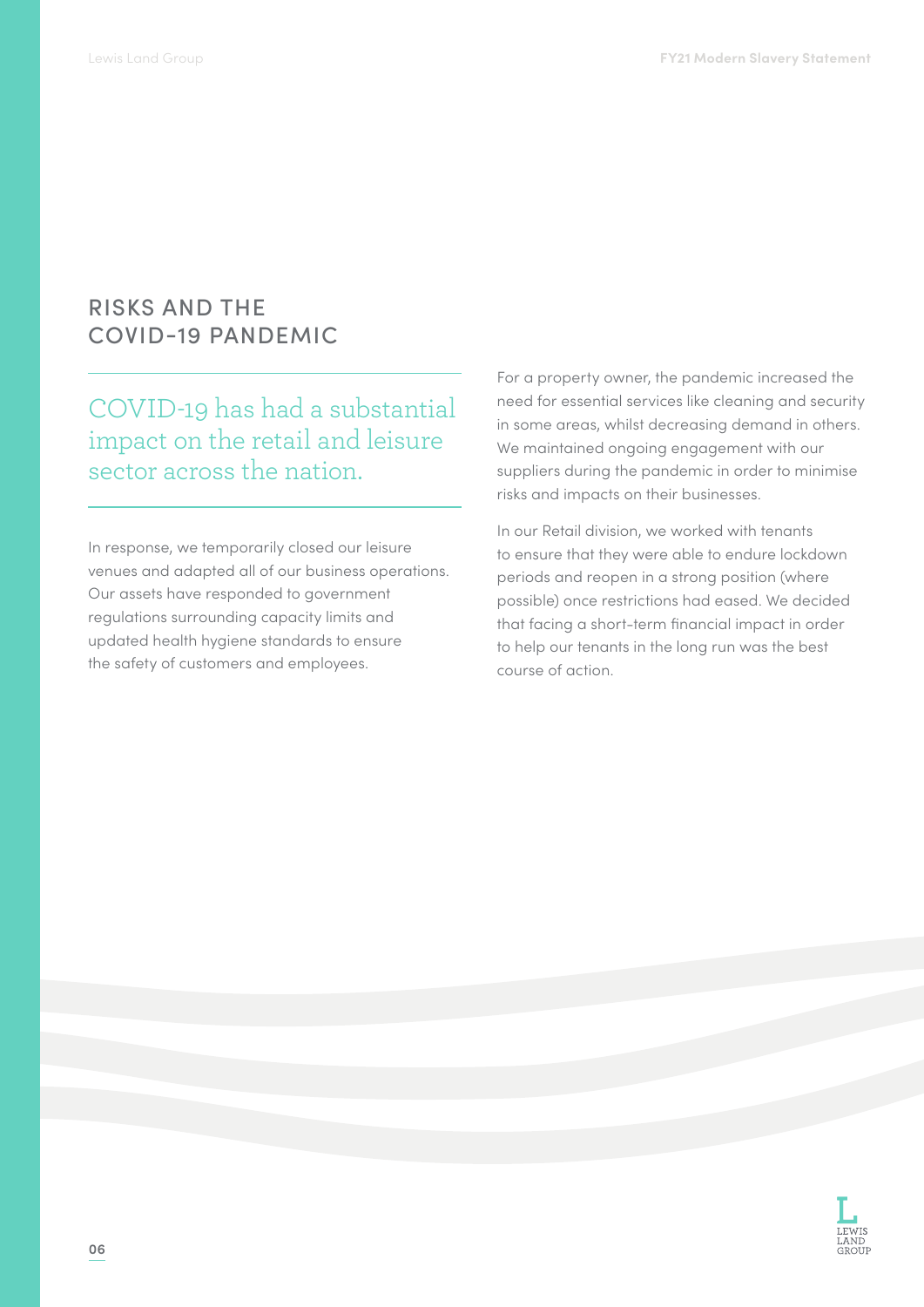# Assessing and addressing modern slavery risks

Since our first Statement, the Group has continued to establish strong foundations to embed the consideration of modern slavery risks into our procurement processes.

A number of actions were taken during FY21 to support our modern slavery approach, which included:

- Established a Modern Slavery Working Group to develop and implement our modern slavery strategy, manage our various initiatives and ongoing priorities
- Engaged an independent expert consultant to assist us develop a modern slavery strategy, design risk assessment tools, prioritise a program of works and deliver our first Statement
- Commenced consultations with internal stakeholders in all divisions which has built up the Group's understanding and accountabilities for modern slavery risk and guided people on how to respond to actual or suspected incidents of modern slavery
- Evolving supplier agreements in the Capital and Leisure divisions to include modern slavery related clauses regarding compliance with the Act and taking reasonable steps to ensure there is no modern slavery in their supply chain
- Incorporated modern slavery awareness into the on-boarding process and delivered initial training to provide employees with tools on how to recognise and report modern slavery concerns
- Collaborated with our peers in order to strengthen our modern slavery response

Further, the Group continues to assess the efficacy of its policies and frameworks, including those related to code of conduct; whistleblowing; procurement; contractors and sub-contractors; work, health and safety; recruitment and selection; and discrimination, harassment and bullying.

processes across our suppliers and

- of our supply chain, including suppliers
- Continue to engage with suppliers and contractors of all divisions on raising supplier agreements
- Seek out and utilise new technology tools to improve our supplier monitoring and
- Make enhancements to our risk
- all divisions to raise awareness, accountability and compliance within our workforce to ensure information is shared